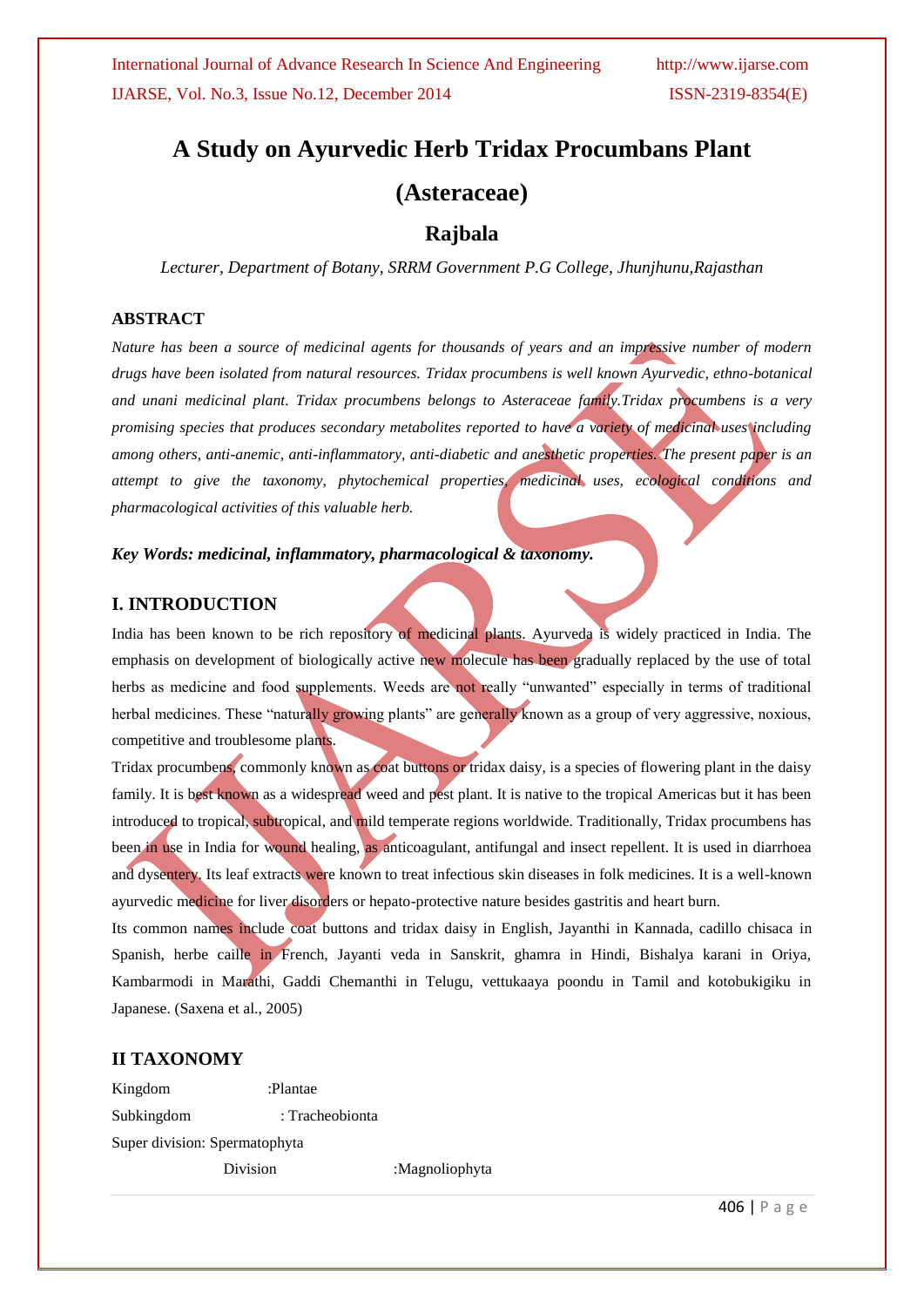# International Journal of Advance Research In Science And Engineering http://www.ijarse.com IJARSE, Vol. No.3, Issue No.12, December 2014 ISSN-2319-8354(E)

| Class           | :Magnoliophyta        |
|-----------------|-----------------------|
| <b>Subclass</b> | :Asteridae            |
| Order           | :Asterales            |
| Family          | : Asteraceae          |
| Genus           | :Tridax L             |
| Species         | :Tridax procumbens    |
| Rinomial name   | :Tridax procumbens L. |

# **III ECOLOGICAL CONDITIONS**



#### *Tridax Procumbens*

The plant is native of tropical America and naturalized in tropical Africa, Asia, Australia and India. It is a wild herb distributed throughout India. Coat buttons is also found along roadsides, waste grounds, dikes, railroads, riverbanks, meadows, and dunes. (Chauhan et al.,2008)

# **IV PHYTOCHEMICAL PROPERTIES**

The phytochemical screening revealed the presence of alkaloids, carotenoids, flavonoids (catechins and flavones), fumaric acid, fl-sitosterol, saponins and tannins. It is richly endowed with carotenoids, saponins, oleanolic acid and ions like sodium, potassium and calcium. Luteolin, glucoluteolin, quercetin and isoquercetin have been reported from its flowers. (Sneha Mundada et al.,2010).

### **V MEDICINAL USES**

Tridax procumbens is employed as indigenous medicine for a variety of ailments. It has been extensively used in Indian traditional medicine for wound healing, as anticoagulant, antifungal and insect repellent, in diarrhea and dysentery (Ali et al.,2001)

Leaf extracts are used to treat infectious skin diseases in folk medicines. It is also dispensed as "Bhringraj" which is well known ayurvedic medicine for liver disorders. (Pathak et al.,1991).

# **VI PHARMACOLOGICAL ACTIVITY**

- **1. Prolongation of Clotting time:** T. procumbens extract 200 mg/µg IP injected to experimental rabbits, reduced normal heparin induced prolongation of clotting time (Kanungo et al., 1995)
- **2. Wound Healing activity:** Aqueous extract of T. procumbens (leaves) not only promoted healing but also overcame steroid depressed healing in experimental male wistar rats. (Udupa et al., 1991a)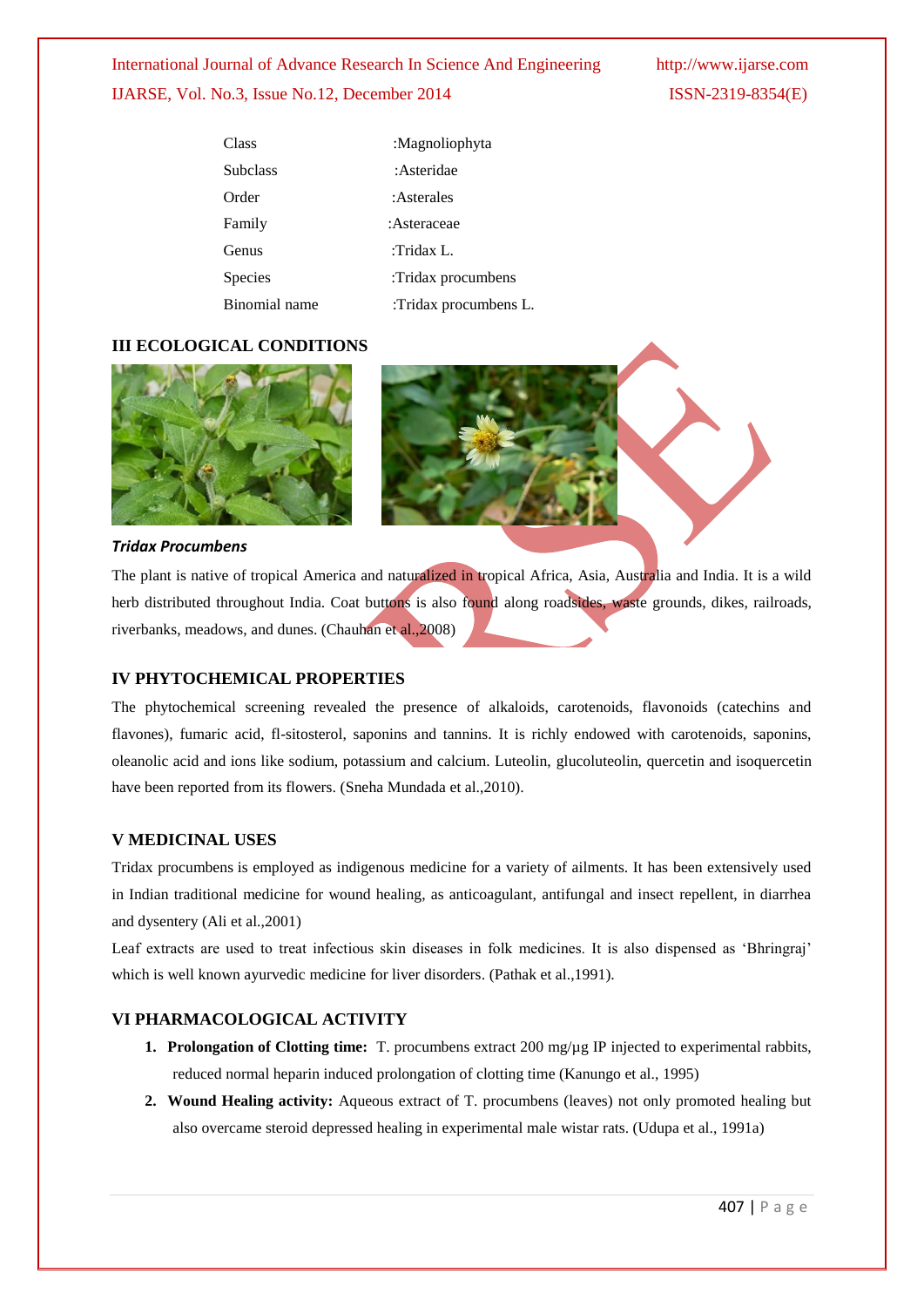- **3. Hepatoprotective activity:** Hepatoprotective effect of ethanolic extract of Arial parts of T. procumbens and its chloroform soluble and insoluble fractions were studied on acute hepatitis induced in rats by single dose of carbon tetrachloride. (Pathak et al., 1991; Saraf and Dixit, 1991).
- **4. Antimicrobial activity:** The maximum inhibition was observed by T. procumbens againstAeromonas hydrophilla and bacillus cereus (Perumal et al., 1999).

5. Anti-inflammatory activity: The aqueous extract of T. procumbens leaves was lyophilized and studied on the excision wound model, rat skin fibroblast and rat paw oedema. (Margaret et al., 1998).

- **5. Immunomodulatory activity:** The immunomodulatory properties of ethanol insoluble fraction of aqueous extract of T. Procumbens have been investigated. After IP administration of TPEIF in doses of 0.25 and 0.5 g/kg body weight (BW) a significant increase in phagocytic index, leucocyte count and splenic antibody secreting cells was noticed. (Tiwari et al., 2004).
- **6. Insecticidal activity:** The essential oils isolated from T. procumbens exhibited insecticidal activities against house flies, mosquito larvae, Dysdercus similes and cockroaches. (Pathak and Dixit, 1988).
- **7. Antioxidant activity:** Fractions of methanolic extract from the aerial part were screened for antioxidant activity by DPPH method. (Agrawal et al., 2009)

### **VII CONCLUSION**

Green herbal medicinal plants play a very important role in health services around the world. From the present review, it is concluded that Tridax procumbens is widely useful in Antimicrobial, Hepatoprotective,Antiinflammatory, Wound healing activity and other miscellaneous applications. Therefore, there is huge room for research in direction of more pharmacological activities of plant and to elucidate the mechanism of action of same in future.

Green herbal plants play a very important role in health services around the worldFrom the present review,

it is concluded that Tridax procumbens is widely useful in Antimicrobial, Hepatoprotective,

Antiviral, Anti-inflammatory, Wound healing activity and other miscellaneous applications.

From the present review, it is concluded that Tridax procumbens is widely useful in Antimicrobial,

Hepatoprotective, Antiviral, Anti-inflammatory, Wound healing activity and other miscellaneous applications.

### **REFERENCES**

- 1. Agrawal SS, Talele GS and Surana S (2009). Antioxidant activity from fractions from Tridax procumbens. Journal of Pharmacy Research, 2(1): 71-73
- 2. Ali M, Ravinder E, Ramachandran R (2001) Anticoagulant activity of Tridax procumbens. Fitoterapia 72: 313-315.
- 3. B. S. Chauhan and D. E. Germination. Ecology of Two Troublesome Asteraceae Species of Rainfed Rice: Siam Weed (Chromolaena odorata) and Coat Buttons (Tridax procumbens) Johnson Weed Science 2008, 56, 567–573.
- 4. Kanungo S, Mohanty S, Das M, Patnaik J and Mohanty M (1995). A study of the effects of Tridax procumbens Linn. on normal and heap` rin induced prolongation of clotting time in rabbits. Indian Journal of Pharmacology, 27(1): 63.